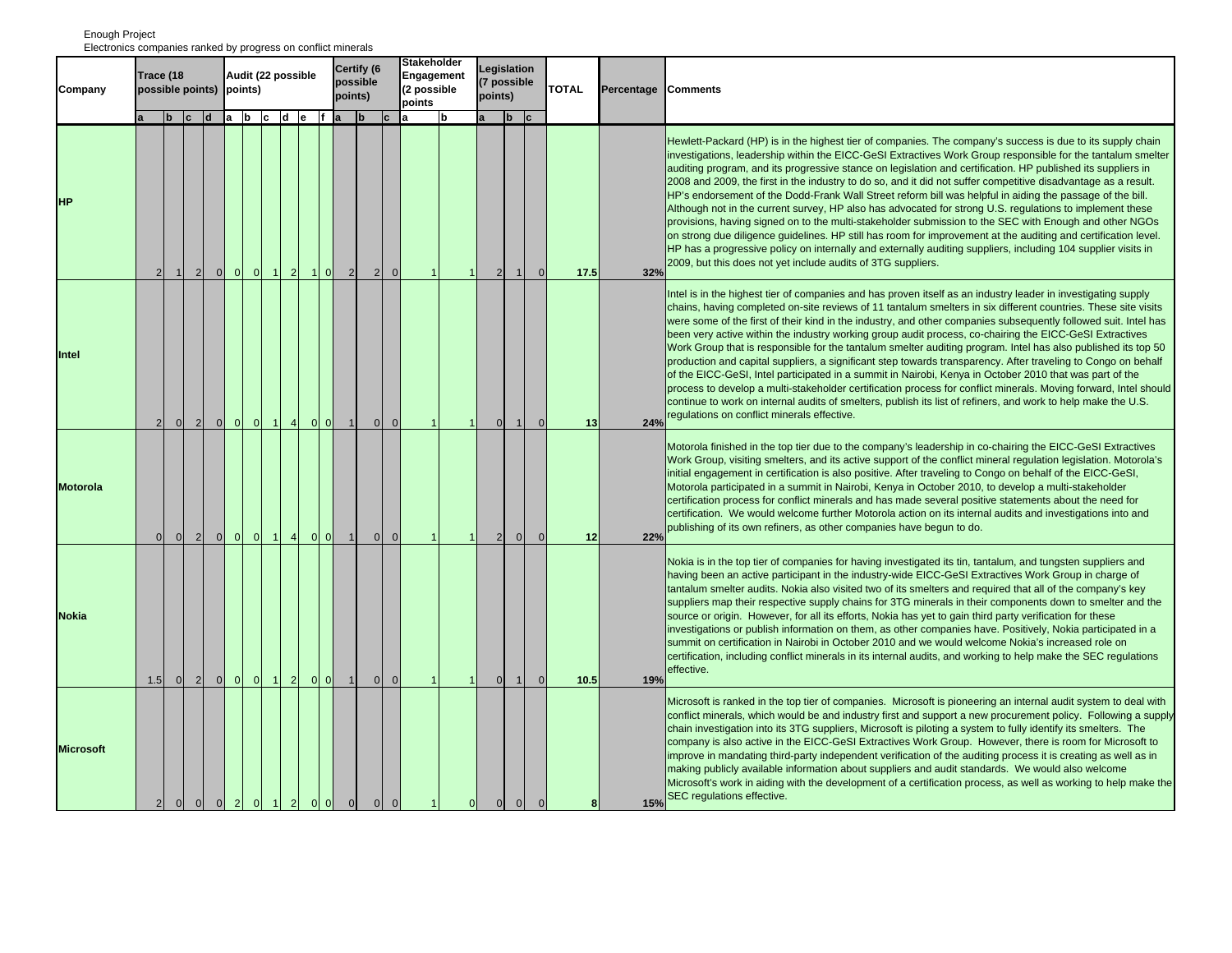|                | Electronics companies ranked by progress on conflict minerals<br><b>Stakeholder</b> |                |                   |                |                |                                                              |                                        |  |                |                     |                |                |                                     |   |                                       |                                  |              |              |            |                 |                                                                                                                                                                                                                                                                                                                                                                                                                                                                                                                                                                                                                                                                                                                                                                                                                                                                                                                                                                                                                                                                                                                                                                                                                                                            |
|----------------|-------------------------------------------------------------------------------------|----------------|-------------------|----------------|----------------|--------------------------------------------------------------|----------------------------------------|--|----------------|---------------------|----------------|----------------|-------------------------------------|---|---------------------------------------|----------------------------------|--------------|--------------|------------|-----------------|------------------------------------------------------------------------------------------------------------------------------------------------------------------------------------------------------------------------------------------------------------------------------------------------------------------------------------------------------------------------------------------------------------------------------------------------------------------------------------------------------------------------------------------------------------------------------------------------------------------------------------------------------------------------------------------------------------------------------------------------------------------------------------------------------------------------------------------------------------------------------------------------------------------------------------------------------------------------------------------------------------------------------------------------------------------------------------------------------------------------------------------------------------------------------------------------------------------------------------------------------------|
| Company        | Trace (18<br>possible points) points)                                               |                |                   |                |                | Audit (22 possible                                           |                                        |  |                | possible<br>points) | Certify (6     |                | Engagement<br>(2 possible<br>points |   | Legislation<br>(7 possible<br>points) |                                  |              | <b>TOTAL</b> | Percentage | <b>Comments</b> |                                                                                                                                                                                                                                                                                                                                                                                                                                                                                                                                                                                                                                                                                                                                                                                                                                                                                                                                                                                                                                                                                                                                                                                                                                                            |
|                |                                                                                     |                | $b \mid c \mid d$ |                |                | a b c d e f a                                                |                                        |  |                |                     | <sub>b</sub>   | lc.            |                                     | b |                                       | <sub>b</sub>                     | c            |              |            |                 |                                                                                                                                                                                                                                                                                                                                                                                                                                                                                                                                                                                                                                                                                                                                                                                                                                                                                                                                                                                                                                                                                                                                                                                                                                                            |
| <b>Dell</b>    | $\mathbf{0}$                                                                        | $\overline{0}$ | $\overline{2}$    | $\overline{0}$ | $\overline{0}$ | 0                                                            | $1 \quad 2$                            |  | $ 0 $ $ 0 $    | $\overline{0}$      | $\overline{0}$ | $\overline{0}$ |                                     |   | $\overline{0}$<br>$\overline{1}$      | $\vert$ 1                        | $\mathbf{0}$ |              | я          |                 | Dell is in the top tier of companies, for having been an active participant in the EICC-GeSI Extractives Work<br>Group in charge of tantalum smelter audits and visiting two of its smelters. Dell also is helping advocate for<br>strong regulations to the conflict minerals legislation by signing on to the multi-stakeholder submission to the<br>SEC with Enough and other NGOs on strong due diligence guidelines. However, Dell fell slightly behind other<br>companies in the top tier because it has not completed investigations of conflict minerals in its supply chains.<br>We would welcome further action from Dell on developing internal audits on conflict minerals, publishing its<br>suppliers as other companies have begun to do, and continued support for a multi-stakeholder certification<br>15% process.                                                                                                                                                                                                                                                                                                                                                                                                                       |
| <b>RIM</b>     | 0.5                                                                                 | $\overline{0}$ | 0                 | $\overline{0}$ | 0              | $\overline{0}$                                               | $1 \vert 2 \vert$                      |  | 0              | $\overline{0}$      | $\overline{0}$ | $\overline{0}$ |                                     |   |                                       | 2 <sup>1</sup><br>$\overline{0}$ | $\mathbf{0}$ |              | 7.5        | 14%             | RIM is in the middle tier of companies. Like the other companies in this group, RIM derives its points from<br>being a participant within the EICC-GeSI Extractives Work Group smelter validation program. In addition,<br>RIM issued statements in support of U.S. conflict mineral legislation in November 2009, which aided in the<br>passage of the bill. RIM has started tracing initiatives within its own supply chain on tantalum, and we would<br>welcome further investigative action and publishing of smelters. RIM fell slightly behind for not having yet<br>visited its smelters, as other companies' have. RIM has also not audited its 3TG suppliers on conflict<br>minerals. Being based in Canada and having been active on US legislation, RIM is also well positioned to<br>support recent Canadian legislation on conflict minerals.                                                                                                                                                                                                                                                                                                                                                                                                 |
| Acer           | 2                                                                                   | $\Omega$       | $\Omega$          | $\Omega$       | $\Omega$       | $\Omega$                                                     | $\blacktriangleleft$<br>$\overline{2}$ |  | $01$ 0         | $\overline{0}$      | $\overline{0}$ | $\Omega$       |                                     |   | $\overline{0}$                        |                                  |              |              |            |                 | Acer is in the middle tier of companies and has notably conducted survey of its supply chain for 3TG<br>materials back to the level of country of origin, with an impressive 90 percent response rate. Acer has also<br>put in place a policy that requires suppliers to have traced 3TG materials back to source of origin and has<br>raised the conflict minerals issue with its suppliers at internal conferences. Acer joined the EICC-GeSI<br>Extractives Work Group in 2009, but has not visited or audited its smelters, nor has it engaged in the<br>development of a certification process. As a company based closed to several smelters in East Asia, we<br>would welcome Acer's increased engagement with and audits of smelters on conflict minerals, where it may<br>13% have an added advantage.                                                                                                                                                                                                                                                                                                                                                                                                                                            |
| <b>Apple</b>   | $\overline{2}$                                                                      | $\circ$        | $\circ$           | $\overline{0}$ | $\overline{0}$ | $\overline{0}$                                               | $\overline{2}$<br>$\vert$ 1            |  | 0 <sub>0</sub> | $\overline{0}$      | $\overline{0}$ | $\overline{0}$ |                                     |   | $\overline{0}$                        | $\overline{0}$                   | $\Omega$     |              |            | 13%             | Apple is also in the middle tier, primarily for its laudable efforts in conducting supplier investigations in<br>regards to conflict minerals and its active role in the EICC-GeSI Extractives Work Group. Apple did not<br>respond to the survey and the results here are based on meetings with Apple and with published information.<br>We are informed that Apple's senior management is committed to a solution on conflict minerals. Apple<br>sends auditors to its first tier suppliers on environmental and labor standards and publishes the results of<br>these audits, which is high bar to set relative to industry standards. However, these audits do not yet focus<br>on conflict minerals, and Apple should apply the same format to the audits of its 3TG smelters and suppliers.<br>Apple also fell slightly behind the top companies because of its silence on the U.S. Conflict minerals<br>legislation. Furthermore, Apple should publish its supply chain tracing efforts and its smelters, in order to<br>ensure transparency and increase public confidence. Finally, we would welcome Apple's increased role in<br>helping build a comprehensive certification process for conflict minerals, as well as working to help make the |
| <b>Philips</b> | 1 <sup>1</sup>                                                                      | $\overline{0}$ | $\overline{0}$    | $ 0 $ $ 0 $    |                | $\begin{array}{ c c c c c }\n\hline\n0 & 1 & 2\n\end{array}$ |                                        |  | 0              | $\overline{0}$      | 0              | $\overline{0}$ |                                     |   | $\overline{0}$<br>$\vert$ 1           | $\overline{0}$                   | $\mathbf{0}$ |              | 6          |                 | Philips is in the middle range of companies, for having been an active participant in the EICC-GeSI<br>Extractives Work Group smelter validation program. Philips conducts extensive audits of its suppliers to<br>mitigate social and environmental damage, having conducted over 800 audits last year, but it has not yet<br>conducted these on conflict minerals. Philips has conducted tantalum and tin investigations, but has yet to<br>research its tungsten and gold suppliers, as well as publish information on its smelters. Philips has been<br>active with the European Commission and Dutch government to engage in reporting on conflict minerals, but<br>did not weigh in on the U.S. legislation. We would welcome Philips' further efforts on certification, as well as<br>11% working to help make the SEC regulations effective.                                                                                                                                                                                                                                                                                                                                                                                                       |

Enough Project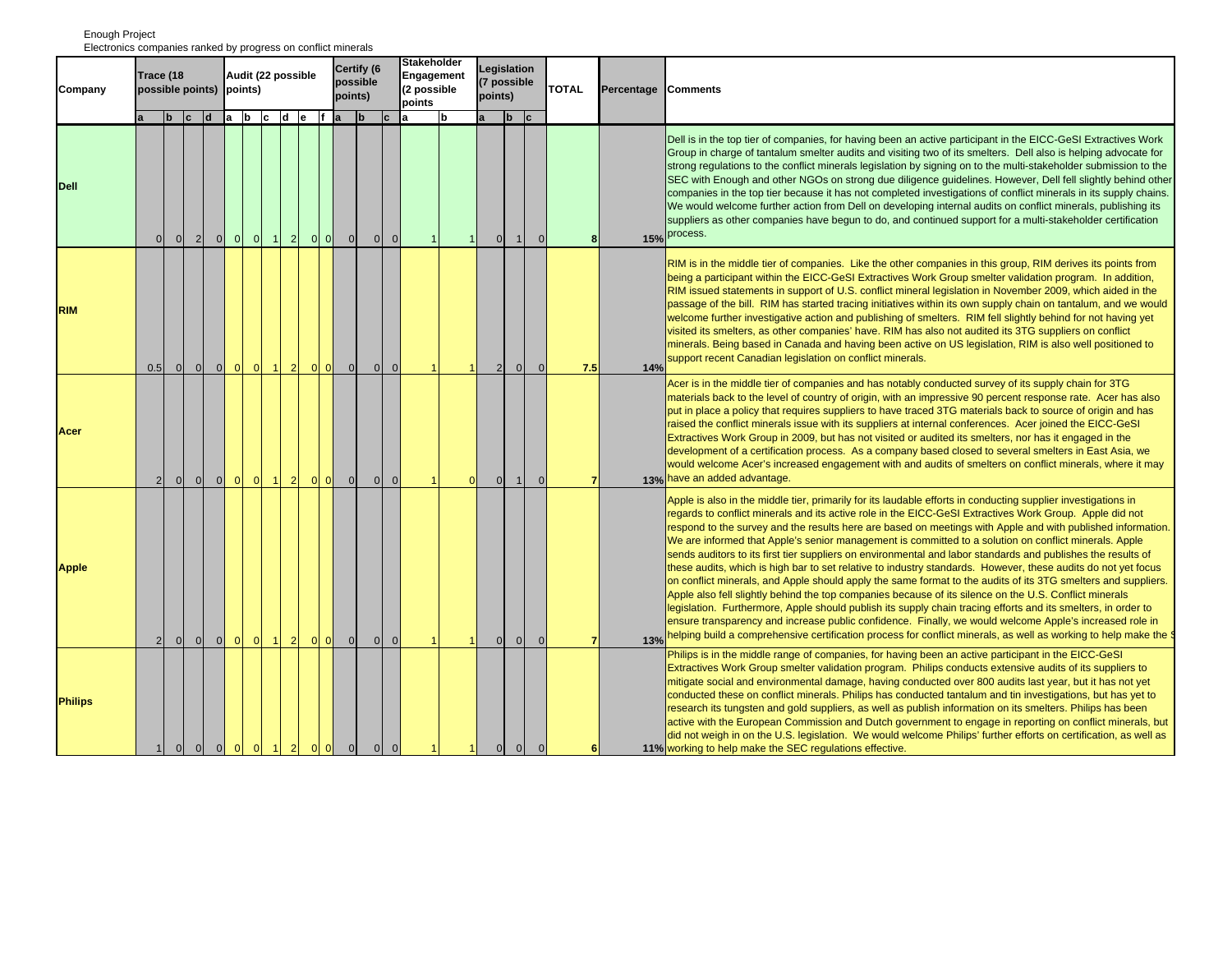## b c d a b c d e f a b c a b a b c **Company possible points) Points Points Points Points Points Points Percentage Comments Trace (18 Audit (22 possible Certify (6 possible points) Legislation (7 possible points) Stakeholder Engagement (2 possible points Samsung**  0 0 0 0 0 0 1 2 00 0 0 0 1 0 0 0 0 **4 7%**Samsung is in the middle tier for recently starting work on conflict minerals. The company joined the EICC-GeSI Extractives Work Group in 2009. The company started asking suppliers to conduct self assessments on conflict minerals, but these fall short of audits and are not in-depth as the supplier investigations of other companies. We would welcome further supplier investigations and audit verification steps. Samsung fell behind the top companies for not engaging in the legislative process. We would also very much welcome Samsung's further engagement with the EICC, publishing of its smelters, working to help make the SEC regulations effective, and increased work on certification. As a company based closed to several smelters in East Asia, we would welcome Samsung's increased engagement with and audits of smelters on conflict minerals, where it may have an added advantage. **LG**0.51 01 01 01 01 11 21 01 01 01 01 01 01 01 01 0 **3.5 6%**LG is in the middle tier of companies for having recently initiated efforts to address the conflict minerals issues. It joined the EICC-GeSI Extractives Work Group in August 2010 and began efforts to investigate tantalum in its supply chains. However the company has yet to map its supply chain for 3TG materials or show efforts to verify its smelters. LG also fell short for not weighing in positively on the the U.S. conflict minerals legislation. As a company based closed to several smelters in East Asia, we would welcome LG's increased engagement with and audits of smelters on conflict minerals, where it may have an added advantage. **Sony Ericsson** 0 0 0 0 0 0 1 2 0 0 0 0 0 0 0 0 0 0 0 0 **3 5%**Sony-Ericsson is in the middle tier of companies for being a member of the EICC-GeSI Extractives Work Group and being involved in the smelter validation program. Sony Ericsson has specifically engaged suppliers on conflict minerals but has not attempted to verify the assurances of its suppliers. We would welcome further investigations beyond these vague assurances, and the publishing of their smelters, as other companies have begun to do. The company has shown willingness in the past to adjust supply-chain management in order to mitigate negative social and environmental impacts in a timely manner. Sony Ericsson should apply these same standards to conflict minerals in its internal audits. The company did not respond to Enough's survey nor to our attempts to meet with the company. **IBM** 0 0 0 0 0 0 1 2 0 0 0 0 0 0 0 0 0 0 0 0 **3 5%**IBM is in the middle tier of companies. IBM is a participant in the EICC-GeSI Extractives Work Group's smelter validation program and has briefed its direct suppliers on conflict minerals, but has not yet mapped or investigated for 3TG minerals, as the leading companies have done. IBM fell behind the top companies for not weighing in on the U.S. conflict minerals legislation, and should help to ensure the SEC regulations are effective. We would welcome a more comprehensive tracing investigation of 3TG materials, publication of its smelters, and internal audits of suppliers of 3TG materials. **Lenovo** 0 0 0 0 0 0 1 2 0 0 0 0 0 0 0 0 0 0 0 0 **3 5%**Lenovo is in the middle tier of companies. The company, through membership in the EICC-GeSI Extractives Work Group and has participated in the smelter validation program. However, Lenovo has yet to map its supply chain or publish its suppliers of 3TG materials. Lenovo stakeholder engagement has been minimal, and it fell behind the top companies on its silence on the U.S. conflict minerals legislation. As a company based closed to several smelters in East Asia, we would welcome Lenovo's increased engagement with and audits of smelters on conflict minerals, where it may have an added advantage. **SanDisk** 210 010 <mark>010 010 010</mark> 010 010 <mark>10 010</mark> 010 010 **2 4%**anDisk is in the lower tier of companies. We were pleased to receive our first response from Sandisk on lovember 23, 2010, but had not received responses to our previous attempts to contact the company eginning in February 2009. Sandisk recently conducted a supplier review on conflict minerals, but has not lisclosed the contents or results of this survey. SanDisk has yet to audit its suppliers, and it is not yet a member in the EICC-GeSI or the Extractives Work Group. We would welcome the company's further steps In tracing, auditing, and helping develop a certification system. **Toshiba** oshiba is in the lower tier of companies. It has started to take steps to investigate one gold and one tin upplier and is in the process of investigation with other major suppliers of metals. We would welcome reater investigation and publishing of the smelters that Toshiba sources from, as other companies have done. Toshiba is not a member of the EICC-GeSI or the Extractives Work Group, The company has a group procurement policy, but it makes no mention of minerals, metals, audits, or policy on conflict or payments to armed groups. It also fell behind for its silence on the legislation. As a company based closed to several melters in East Asia, we would welcome Toshiba's increased engagement with and audits of smelters on conflict minerals, where it may have an added advantage. We encourage Toshiba to play an increased role

**1 2%**

tracing, auditing, and certification.

## Enough Project Electronics companies ranked by progress on conflict minerals

1 0 0 0 0 0 0 0 00 0 0 0 0 0 0 0 0